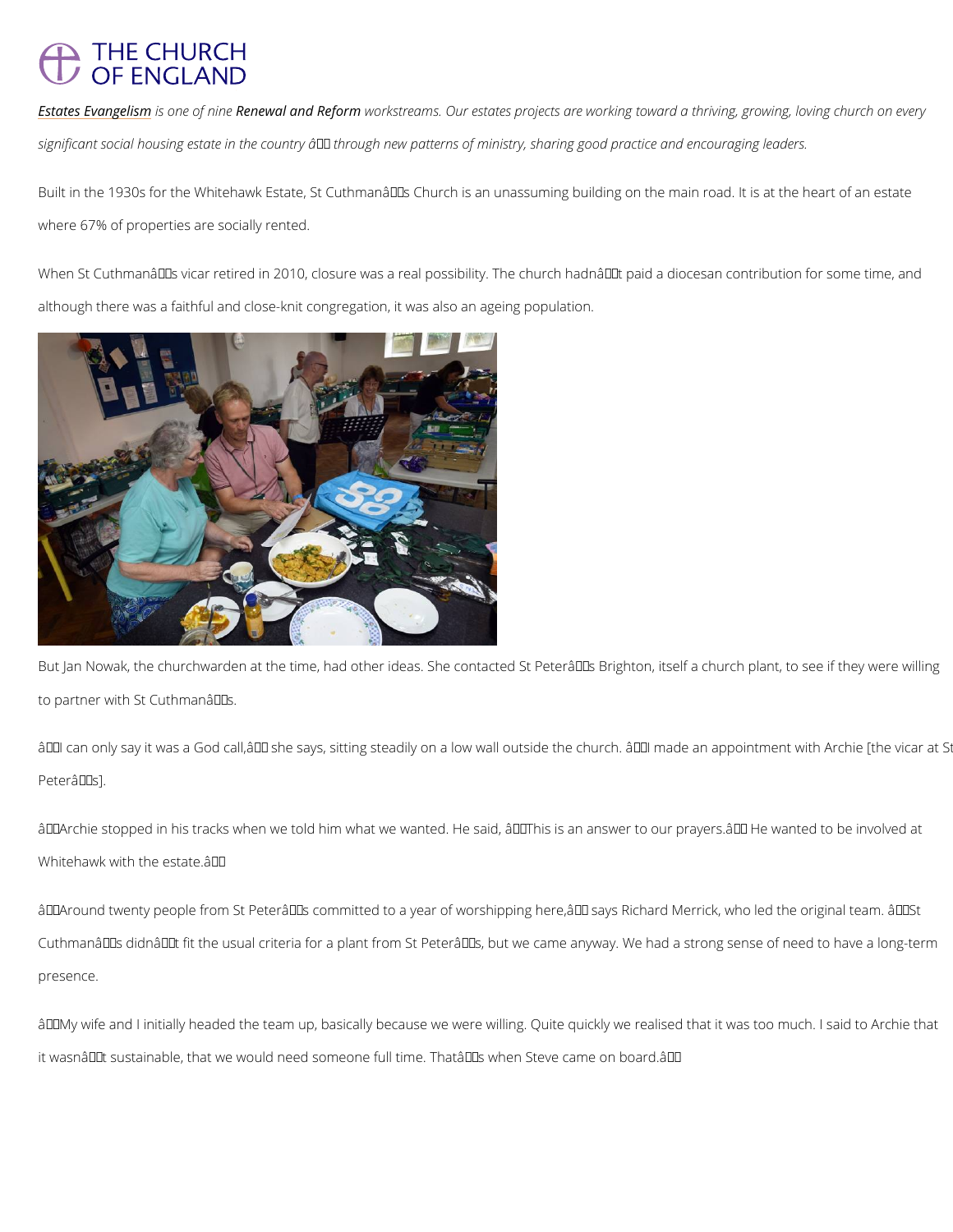

Steve Tennant, the curate and current incumbent at St Cuthmanâlles, is open and friendly. Like the church, he is unassuming: dressed in a polo shirt, denim shorts and sandals, he could easily be on holiday. His relaxed approach has yielded excellent results, with 50 local children attending the Kidz Klub and a further 135 adults and children in attendance on a Sunday.

âDOSt PeterâDOs has a number of plants,âDO he says. âDOIt has 2 in the city âDO us and St Matthias Fireways. As a staff team we meet monthly with the senior staff team to talk about where our ministries can complement each other. They help financially. Theyâlllre very supportive.âlll

But it hasnâllIt always been smooth sailing.

âDIWhen I arrived at St CuthmanâDIs, my first job was to clear the church,âDI says Jan. âDIIt looked like a jumble sale. There were broken chairs, torn books and old toys everywhere. I said to the congregation, âDDIf thereâDDs anything you want, take it in 2 weeks or itâDDII be gone.âDDI took everythin the tip. The church got a bit clearer, and I got new equipment for the church by scrounging.

âDIWhen the team from St PeterâDIS came, everything was removed without a word. I went upstairs and saw that everything had been cleared from the cupboards. I raised my voice. I banged my fist on the countertop. I think Richard tried to calm me down. Richard is one of my best friends now.

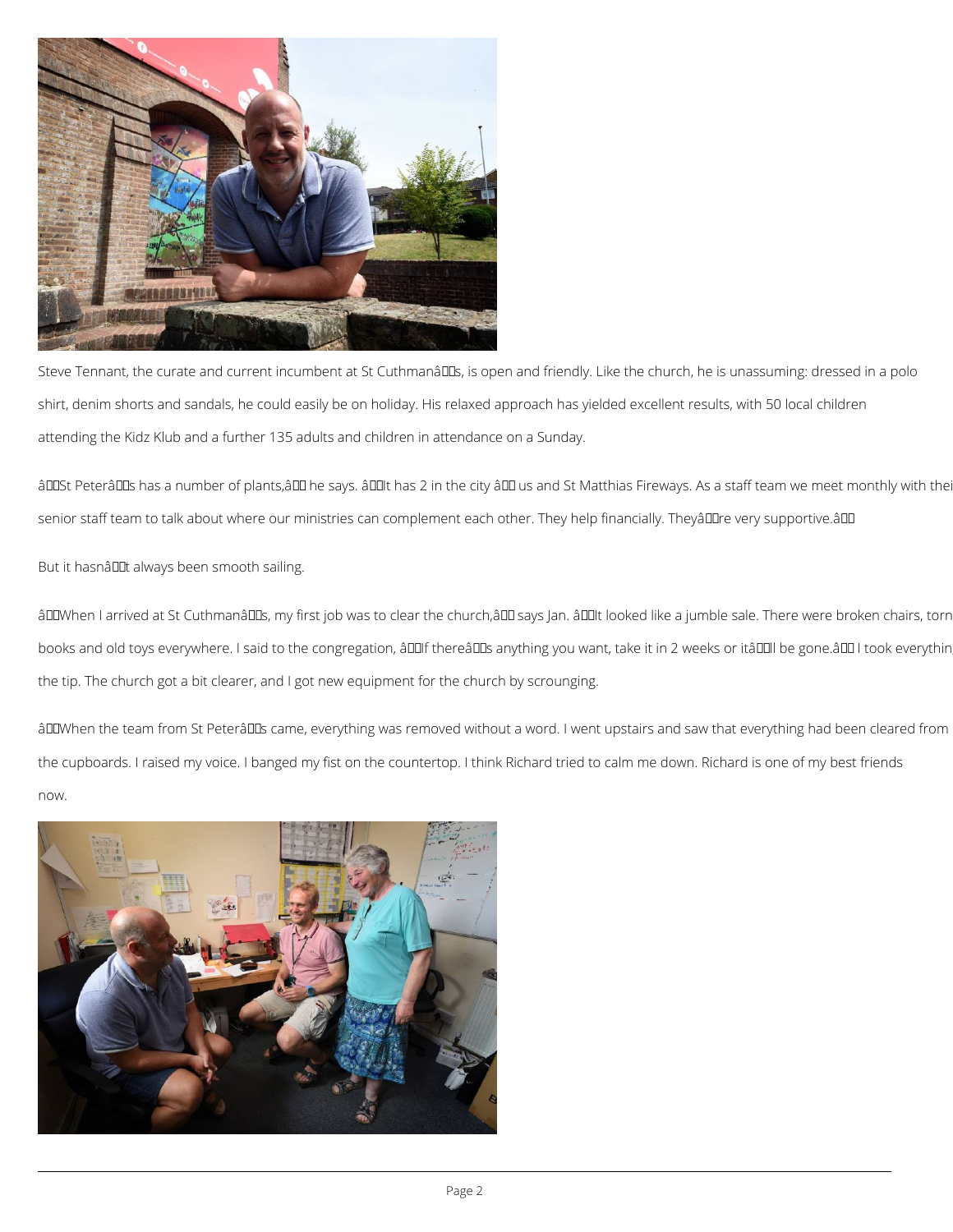âDIRichard and I went around the church talking about what to get rid of. Some things were easy, like plants. But he wanted to get rid of the stations of the cross. I put my foot down. I use these in life situations for teaching.

âDDIt was very much, âDDWeâDDre here now. WeâDDre going to do it our way.âDD ThatâDDs how it seemed. But it didnâDDt take long for me to realise th only done what IâDDd done five years earlier. I hadnâDDt asked anyone. IâDDd cleared everything out. So it has been a learning experience. Even so, it felt like everything weâDDd built up over five years was discarded. IâDDm not saying thatâDDs how it was, but thatâDDs how it felt.âDD

But Jan adds, âDDPersonally I think itâDDs absolutely right for Whitehawk. IâDDm closer to 80 than to 70 now. IâDDm stepping back. I love whatâDDs goir but now I donâuut have to be involved with it all.âuu

And as Jan steps back, others have stepped in. Melanie Stewart, who lived on the estate until recently, runs the wellbeing group, has led eight Alpha courses, and recently finished her first year of ministry.



âDDI started coming to St CuthmanâDDs over three years ago. My neighbour was doing the jumble sale and asked if I wanted to come. At first I was involved with the set up. I became more involved until I was running it, but I still wasnâle going to the church.

âDDOne day someone suggested that I come to a service. I plucked up the courage and went. I had a funny feeling during the service and said so to the lady next to me. She said, âDIThatâDDs the Holy Spirit!âDD

âDDI lost a baby and IâDDve lost two husbands. IâDDve suffered abuse. When I felt the Holy Spirit in church that day, I thought, âDDI know this feeling.â

could see all of the times IâDDd felt the Holy Spirit like a video in my mind. I could feel God was with me all those times when things were bad. Now

IâDDve got that Holy Spirit feeling and I know that God is with me.

âDDI feel peace at last in my life. I feel at home, at peace. If I can just share that with people to turn their lives around, to help them, then I hope IâDDve

done a little bit of good.â